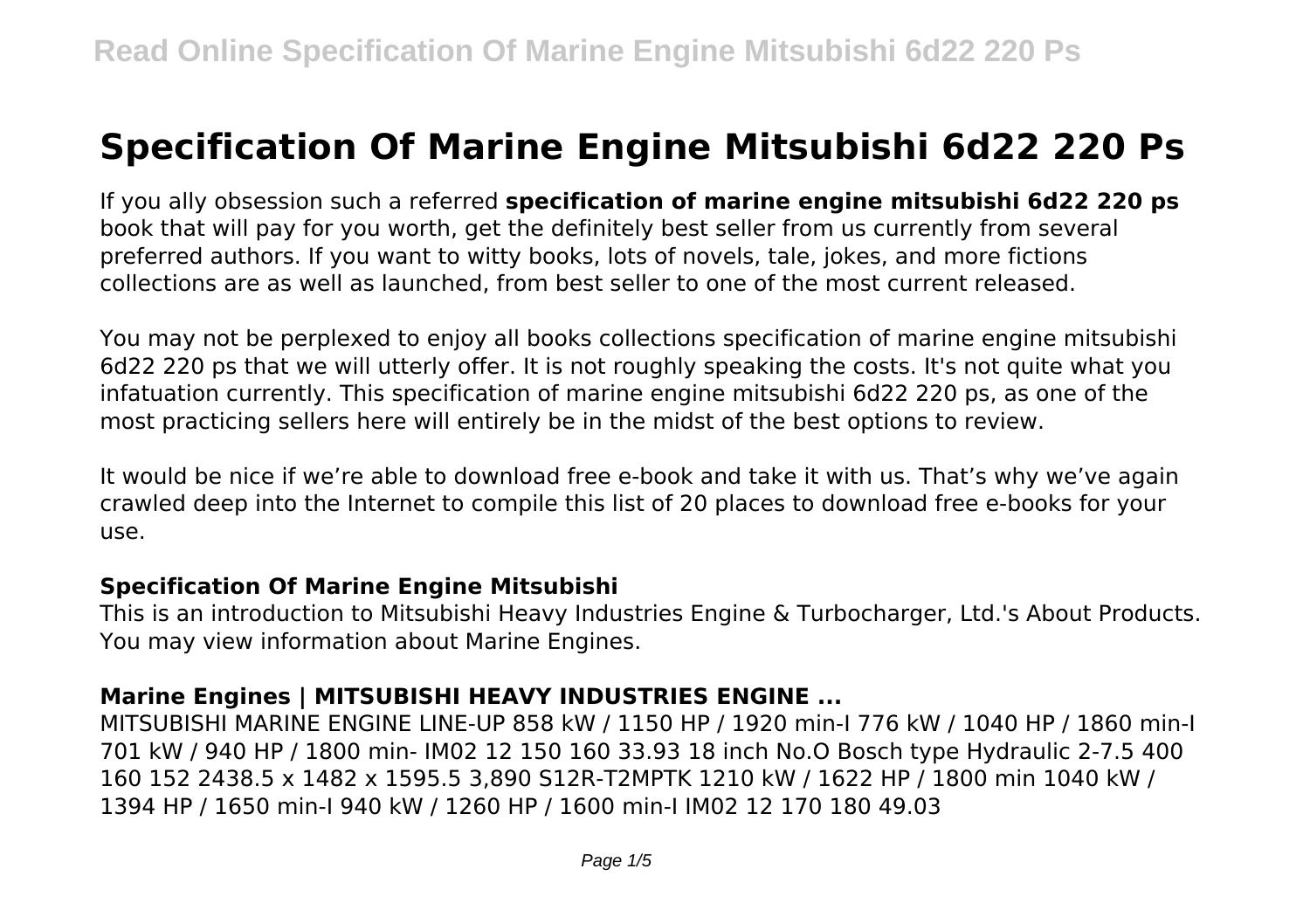## **Mitsubishi Marine Engine Line-Up - Apollo**

Engine Model Name Unit S6U-MPTK S6U2-MPTK S8U-MPTK S12U-MPTK S16U-MPTK; ENGINE RATING; Light Duty A Engine Speed (Propulsion) rpm: 1200: 1000: 1200: 1200: 1200: Light Duty A Brake Horse Power (Propulsion) kW: 1231: 1268: 1641: 2462: 3282: Medium Duty B Engine Speed (Propulsion) rpm: 1100: 960: 1100: 1100: 1100: Medium Duty B Brake ...

## **Specfication | MITSUBISHI HEAVY INDUSTRIES ENGINE&TURBOCHARGER**

Commercial rating Product dimensions & dry weight. 62 Dimensions and weight are based on standard configuration. L (mm) : 4,065 W (mm) : 1,539 H (mm) : 2,192 Dry weight (kg) : 11,000 8-cylinder, 4-cycle, water cooled diesel engine, with direct-injection, turbocharger, air-cooler,.

## **Your loyal, reliable partner since 1917 Marine product guide**

IMO MITSUBISHI S6A3-MPTK SPECIFICATION SHEET DIESEL ENGINES ENGINE RATING All data represent net performance according to ISO3046 with standard accessories such as fuel injection pump, water pump L.O. pump and charging alternator under the condition of 100kPa(750 mm Hg),barometric pressure 298K(25oC) ambient temperature and 30% relative humidity.

## **MITSUBISHI S6A3-MPTK SPECIFICATION SHEET DIESEL ENGINES ...**

Mitsubishi Heavy Duty Marine Propulsion Engines are designed for marine applications. Unique engine design features include individual heads, inspection ports, and heavier blocks. Mitsubishi has also been able to meet current engine emission regulations while still offering a proven mechanical governor control system. Marine Propulsion Engines

## **Mitsubishi Marine Propulsion and Generator Drive Engines ...**

Inboard engine, 4 cylinders and 1758 cc. This marine engine provides an output of 52 hp (38,3 kW) at 3000 rpm with a turbocharged aspiration system. It is a quiet boat engine that works at low fuel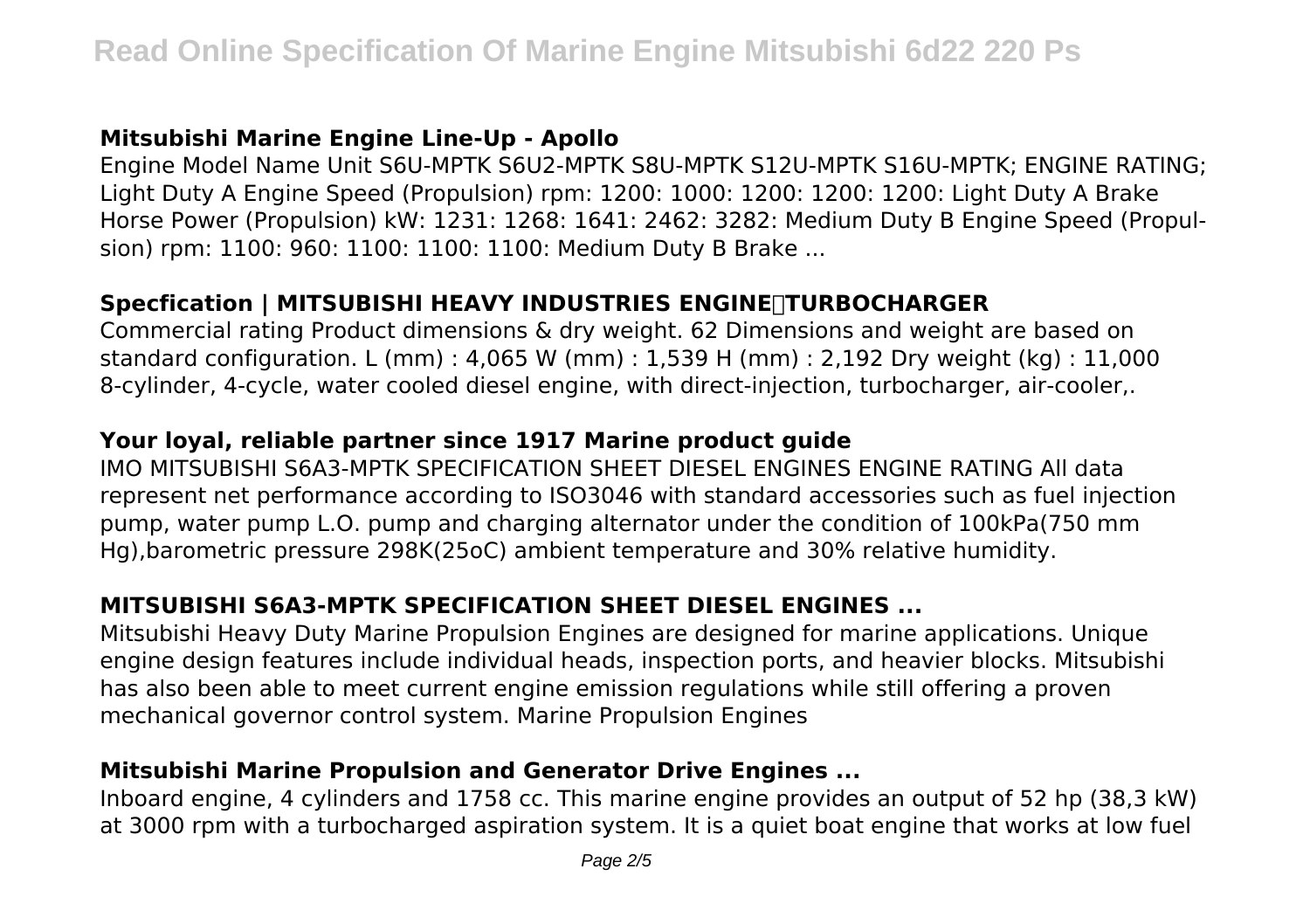consumption.

#### **Boat Engine - Mitsubishi - MINI-55**

Inboard engine on Mitsubishi base, 6 cylinder - 95 HP (69,9 kW) at 2500 rpm and 4996 cc. The 6 cylinders marine engine Mitsubishi based SM-105 delivers a rated power of 95 hp at 2500 rpm and is a very versatile boat engine that offers maximum maximum durability. It is atmospheric aspirated, it is a low consumption boat engine.

## **Manual for marine engines Mitsubishi | Solé Diesel**

The engine's cylinder heads are individually divided by cylinder, 30and large inspection covers are available on the crankcase and the oil pan. Its original Mitsubishi fuel injection pump and turbocharger bring superb combustion matching, and a hydraulic or electronic governor is available to provide optimum control of the engine in your ...

#### **Engines – Marine | Mitsubishi Turbocharger and Engine Europe**

1955-1962 — ME7/15/18 — This was Mitsubishi's first air-cooled OHV engine over one liter's displacement. In 1955, the 1276 cc ME7 was developed for the 1.5-tonne (3,310 lb) Mitsubishi TM7 . The 1145 cc ME15 and the 1489 cc ME18 were premiered in 1958 for the TM15/16 and TM17/18 trucks; production of this engine series ended when Mitsubishi discontinued heavier three-wheeled trucks.

#### **Mitsubishi Motors engines - Wikipedia**

MITSUBISHI 2 stroke UE Diesel Engine - Main Data / Specification. Free download. 130002 UEC The UEC engine program and its latest development. Free download. 130003 UEC Environmental Friendly Two-stroke Marine Diesel Engine, MITSUBISHI UEC Eco-Engine?. Free download. 130004 UE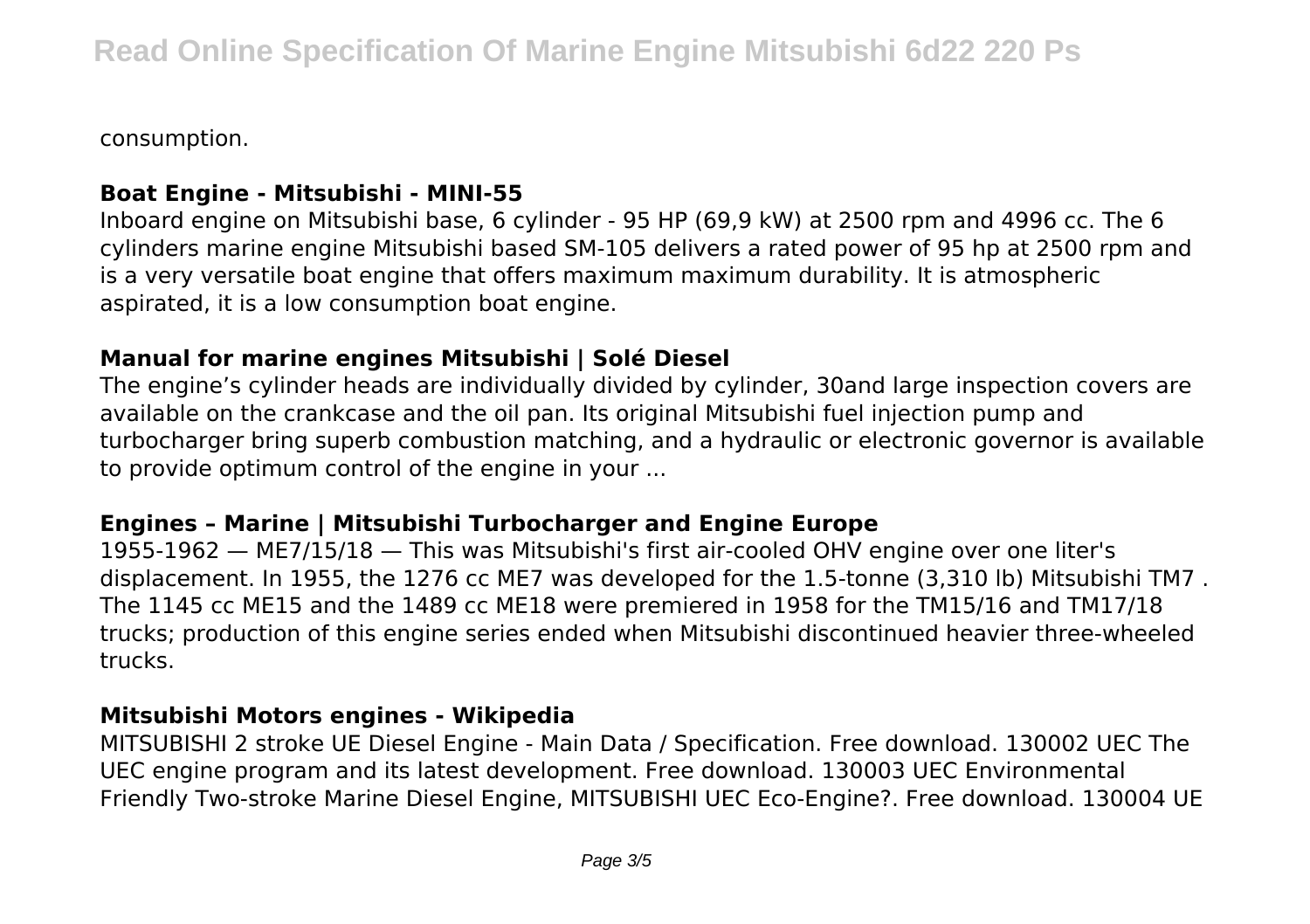## **MITSUBISHI 2 stroke engine Manual & Parts Catalog**

The 4M51 is a 4 cylinder diesel engine with 5249 cc, 140–155 PS (103–114 kW) 4P1x. The 4P10 is a 2998 cc turbodiesel engine purchased by Daimler from Iveco for the Mitsubishi Fuso Canter since 2009/2010. Essentially it is an Iveco F1C.

#### **List of Mitsubishi Fuso engines - Wikipedia**

We are pleased to inform you that, on July 1, 2016, our Company assumed the engine and turbocharger businesses of Mitsubishi Heavy Industries and commenced operations as "Mitsubishi Heavy Industries Engine & Turbocharger, Ltd." We offer a diversified product lineup in the engine and turbocharger fields.

#### **Mitsubishi Heavy Industries, Ltd. Global Website | Marine ...**

Mitsubishi Industrial Diesel Engines. Mitsubishi Diesel Engines are known for their reliability and high quality. The versatility of this engine is shown by the wide range of applications in which they are used: Water pumps; Gensets (generator sets), for industrial use or marine applications;

#### **Mitsubishi Diesel Engines | DET - Mitsubishi**

IMO MITSUBISHI S16R-MPTK SPECIFICATION SHEET DIESEL ENGINES ENGINE RATING All data represent net performance according to ISO3046 with standard accessories such as fuel injection pump, water pump L.O. pump and charging alternator under the condition of 100kPa(750 mm Hg),barometric pressure 298K(25oC) ambient temperature and 30% relative humidity.

## **MITSUBISHI S16R-MPTK SPECIFICATION SHEET DIESEL ENGINES ...**

GENERAL 2. Specifications Engine Type S3L2 S4L2 Type Water-cooled; 4-stroke cycle; Diesel powered No. of cylinders Combustion Swirl chamber type Valve mechanism Overhead valve type 78• ~ 78.5 78• ~ 92 78• ~ 78.5 78• ~ 92 Cylinder bore• ~ stroke mm (in.) (3.07•...